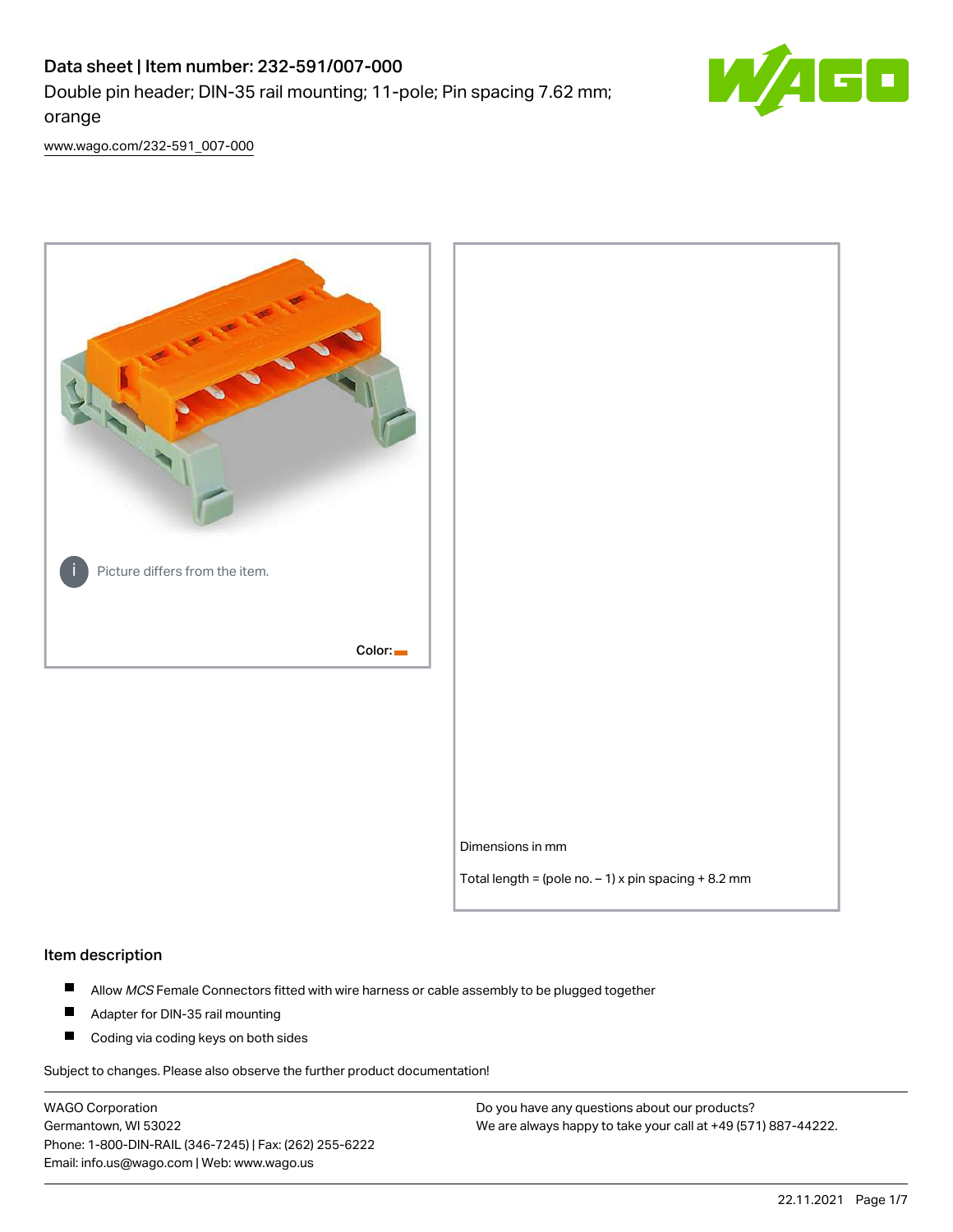

## Data Notes

| Safety information 1 | The <i>MCS – MULTI CONNECTION SYSTEM</i> includes connectors<br>without breaking capacity in accordance with DIN EN 61984. When<br>used as intended, these connectors must not be connected<br>/disconnected when live or under load. The circuit design should<br>ensure header pins, which can be touched, are not live when<br>unmated. |
|----------------------|--------------------------------------------------------------------------------------------------------------------------------------------------------------------------------------------------------------------------------------------------------------------------------------------------------------------------------------------|
| Variants:            | Other pole numbers<br>Other versions (or variants) can be requested from WAGO Sales or<br>configured at https://configurator.wago.com/                                                                                                                                                                                                     |

## Electrical data

## IEC Approvals

| Ratings per                 | IEC/EN 60664-1                                                        |
|-----------------------------|-----------------------------------------------------------------------|
| Ratings (note)              | Notice: Male connectors must not be live when disconnected!           |
| Rated voltage (III / 3)     | 500 V                                                                 |
| Rated surge voltage (III/3) | 6 <sub>kV</sub>                                                       |
| Rated voltage (III/2)       | 630 V                                                                 |
| Rated surge voltage (III/2) | 6 <sub>kV</sub>                                                       |
| Nominal voltage (II/2)      | 1000V                                                                 |
| Rated surge voltage (II/2)  | 6 <sub>kV</sub>                                                       |
| Rated current               | 12A                                                                   |
| Legend (ratings)            | $(III / 2)$ $\triangle$ Overvoltage category III / Pollution degree 2 |

## UL Approvals

| Approvals per                  | UL 1059 |
|--------------------------------|---------|
| Rated voltage UL (Use Group B) | 300 V   |
| Rated current UL (Use Group B) | 15 A    |
| Rated voltage UL (Use Group D) | 300 V   |
| Rated current UL (Use Group D) | 10 A    |

## Ratings per UL

| Rated voltage UL 1977 | 600 V |
|-----------------------|-------|
| Rated current UL 1977 |       |

Subject to changes. Please also observe the further product documentation!

| <b>WAGO Corporation</b>                                | Do you have any questions about our products?                 |  |
|--------------------------------------------------------|---------------------------------------------------------------|--|
| Germantown, WI 53022                                   | We are always happy to take your call at +49 (571) 887-44222. |  |
| Phone: 1-800-DIN-RAIL (346-7245)   Fax: (262) 255-6222 |                                                               |  |
| Email: info.us@wago.com   Web: www.wago.us             |                                                               |  |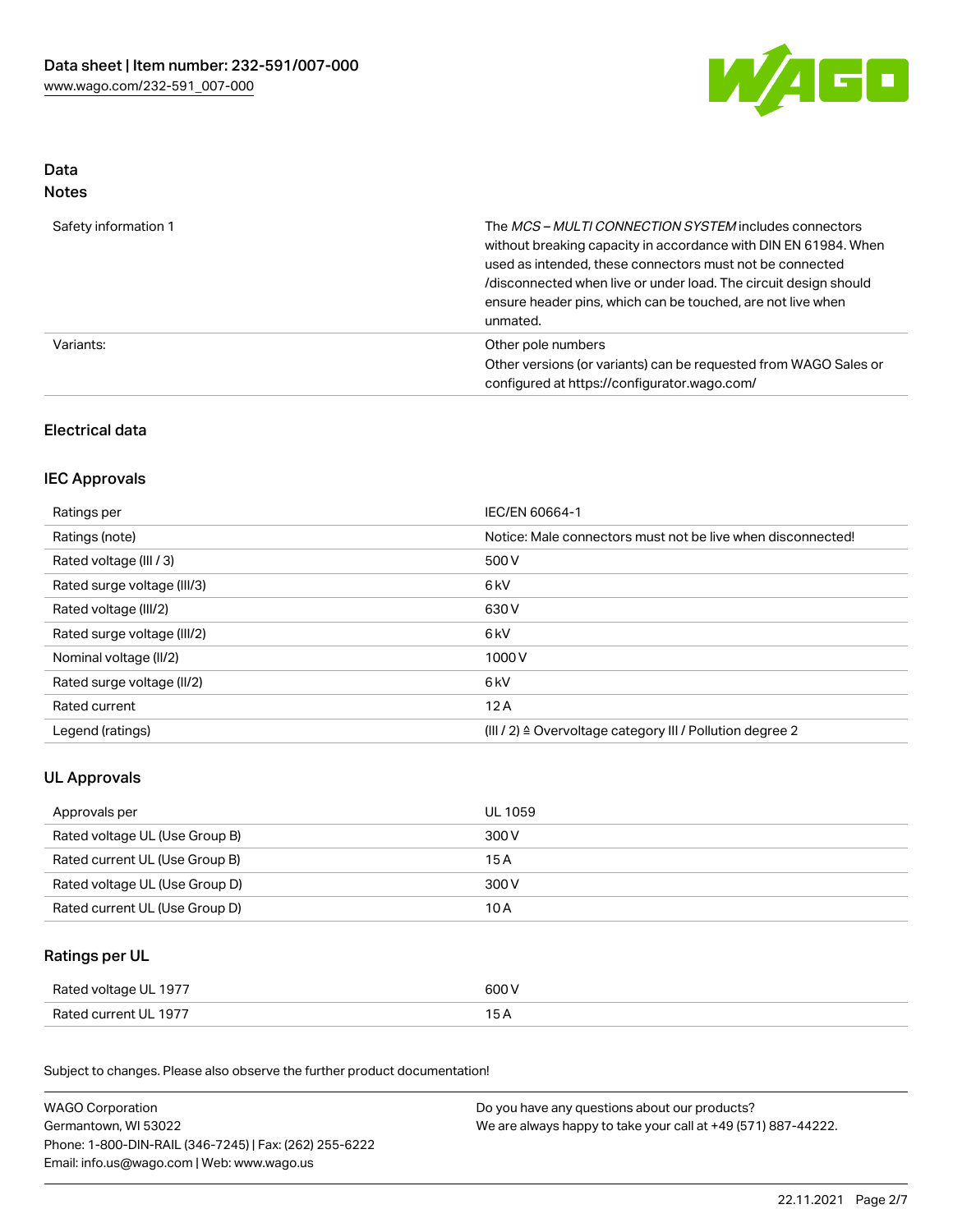

## CSA Approvals

| Approvals per                                                              | <b>CSA</b>                                    |
|----------------------------------------------------------------------------|-----------------------------------------------|
| Rated voltage CSA (Use Group B)                                            | 300 V                                         |
| Rated current CSA (Use Group B)                                            | 15A                                           |
| Rated voltage CSA (Use Group D)                                            | 300 V                                         |
| Rated current CSA (Use Group D)                                            | 10A                                           |
| <b>Connection data</b>                                                     |                                               |
| Total number of potentials                                                 | 11                                            |
| Number of connection types                                                 | 1                                             |
| Number of levels                                                           | $\mathbf{1}$                                  |
| <b>Connection 1</b>                                                        |                                               |
| Number of poles                                                            | 11                                            |
| Physical data                                                              |                                               |
| Pin spacing                                                                | 7.62 mm / 0.3 inch                            |
| Width                                                                      | 84.2 mm / 3.315 inch                          |
| Height from upper-edge of DIN-rail                                         | 15 mm / 0.591 inch                            |
| Depth                                                                      | 42.5 mm / 1.673 inch                          |
| Mechanical data                                                            |                                               |
| Mounting type                                                              | DIN-35 rail                                   |
| Plug-in connection                                                         |                                               |
| Contact type (pluggable connector)                                         | Male connector/plug                           |
| Connector (connection type)                                                | for pluggable connector                       |
| Mismating protection                                                       | No                                            |
| Locking of plug-in connection                                              | Without                                       |
| <b>Material data</b>                                                       |                                               |
| Color                                                                      | orange                                        |
| Material group                                                             |                                               |
| Insulation material                                                        | Polyamide (PA66)                              |
| Flammability class per UL94                                                | V <sub>0</sub>                                |
| Subject to changes. Please also observe the further product documentation! |                                               |
| <b>WAGO Corporation</b>                                                    | Do you have any questions about our products? |

Germantown, WI 53022 Phone: 1-800-DIN-RAIL (346-7245) | Fax: (262) 255-6222 Email: info.us@wago.com | Web: www.wago.us

We are always happy to take your call at +49 (571) 887-44222.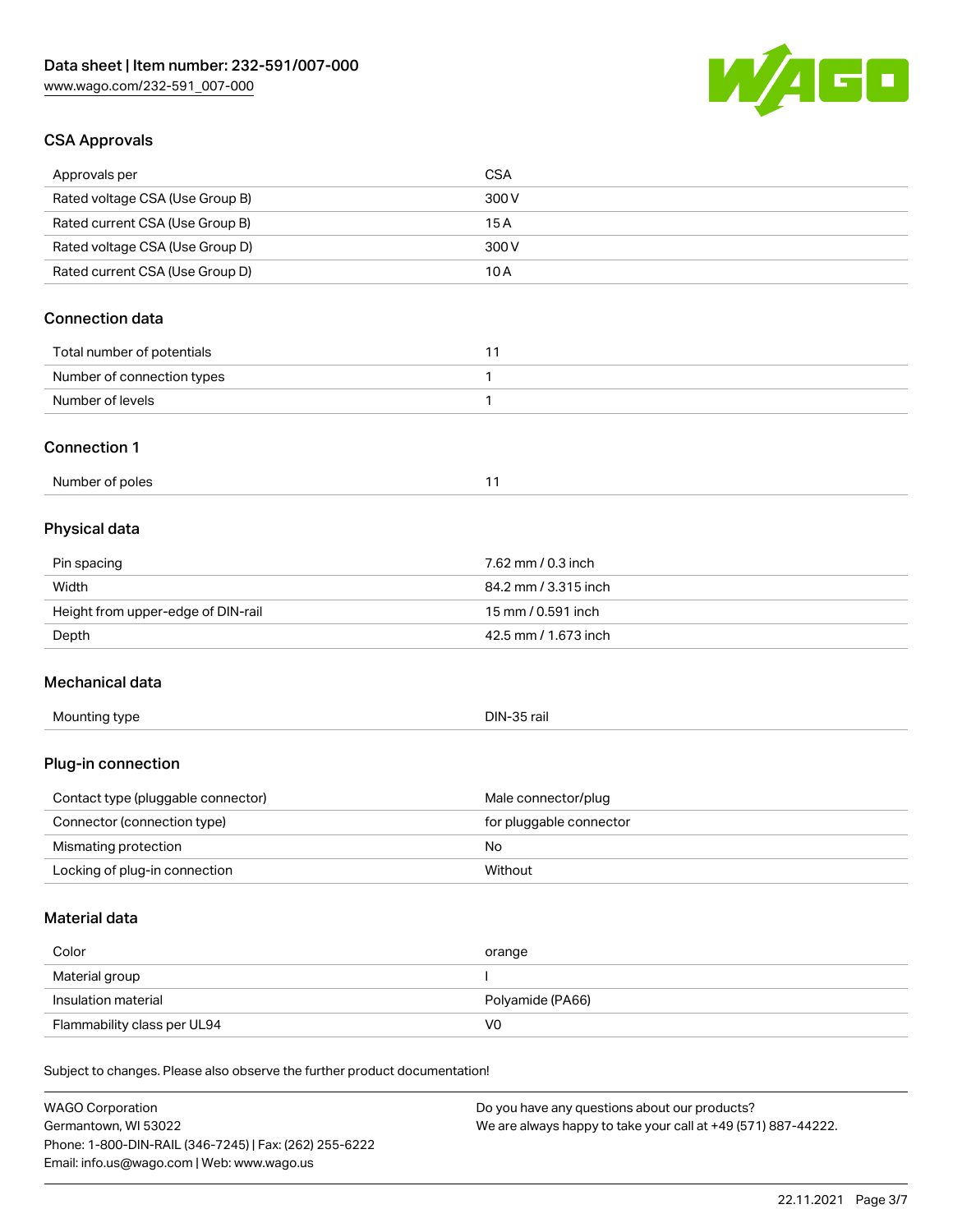[www.wago.com/232-591\\_007-000](http://www.wago.com/232-591_007-000)



| Contact material | Electrolytic copper (E <sub>Cu</sub> ) |
|------------------|----------------------------------------|
| Contact plating  | tin-plated                             |
| Fire load        | 0.315 MJ                               |
| Weight           | 13.8g                                  |
|                  |                                        |

## Environmental requirements

| Limit temperature range | ⊥+100 °ົ<br>-60 |
|-------------------------|-----------------|
|-------------------------|-----------------|

## Commercial data

| Product Group         | 3 (Multi Conn. System) |
|-----------------------|------------------------|
| PU (SPU)              | 10 Stück               |
| Packaging type        | box                    |
| Country of origin     | DE                     |
| <b>GTIN</b>           | 4045454340681          |
| Customs tariff number | 8536694040             |

## Approvals / Certificates

#### Country specific Approvals

| Logo               | Approval                                     | <b>Additional Approval Text</b> | Certificate<br>name |
|--------------------|----------------------------------------------|---------------------------------|---------------------|
|                    | CВ<br>DEKRA Certification B.V.               | IEC 61984                       | NL-39756            |
| EMA<br><b>NEUR</b> | <b>KEMA/KEUR</b><br>DEKRA Certification B.V. | EN 61984                        | 2190761.01          |

#### Ship Approvals

Email: info.us@wago.com | Web: www.wago.us

|                         |                                                                            |                                                               | Certificate |
|-------------------------|----------------------------------------------------------------------------|---------------------------------------------------------------|-------------|
| Logo                    | Approval                                                                   | <b>Additional Approval Text</b>                               | name        |
| ABS                     | <b>ABS</b>                                                                 |                                                               | $19-$       |
|                         | American Bureau of Shipping                                                |                                                               | HG15869876- |
|                         |                                                                            |                                                               | <b>PDA</b>  |
|                         | BV                                                                         | <b>IEC 60998</b>                                              | 11915/D0 BV |
|                         | Bureau Veritas S.A.                                                        |                                                               |             |
|                         | <b>DNV GL</b>                                                              | EN 60998                                                      | TAE000016Z  |
|                         | Det Norske Veritas, Germanischer Lloyd                                     |                                                               |             |
|                         | Subject to changes. Please also observe the further product documentation! |                                                               |             |
| <b>WAGO Corporation</b> |                                                                            | Do you have any questions about our products?                 |             |
| Germantown, WI 53022    |                                                                            | We are always happy to take your call at +49 (571) 887-44222. |             |
|                         | Phone: 1-800-DIN-RAIL (346-7245)   Fax: (262) 255-6222                     |                                                               |             |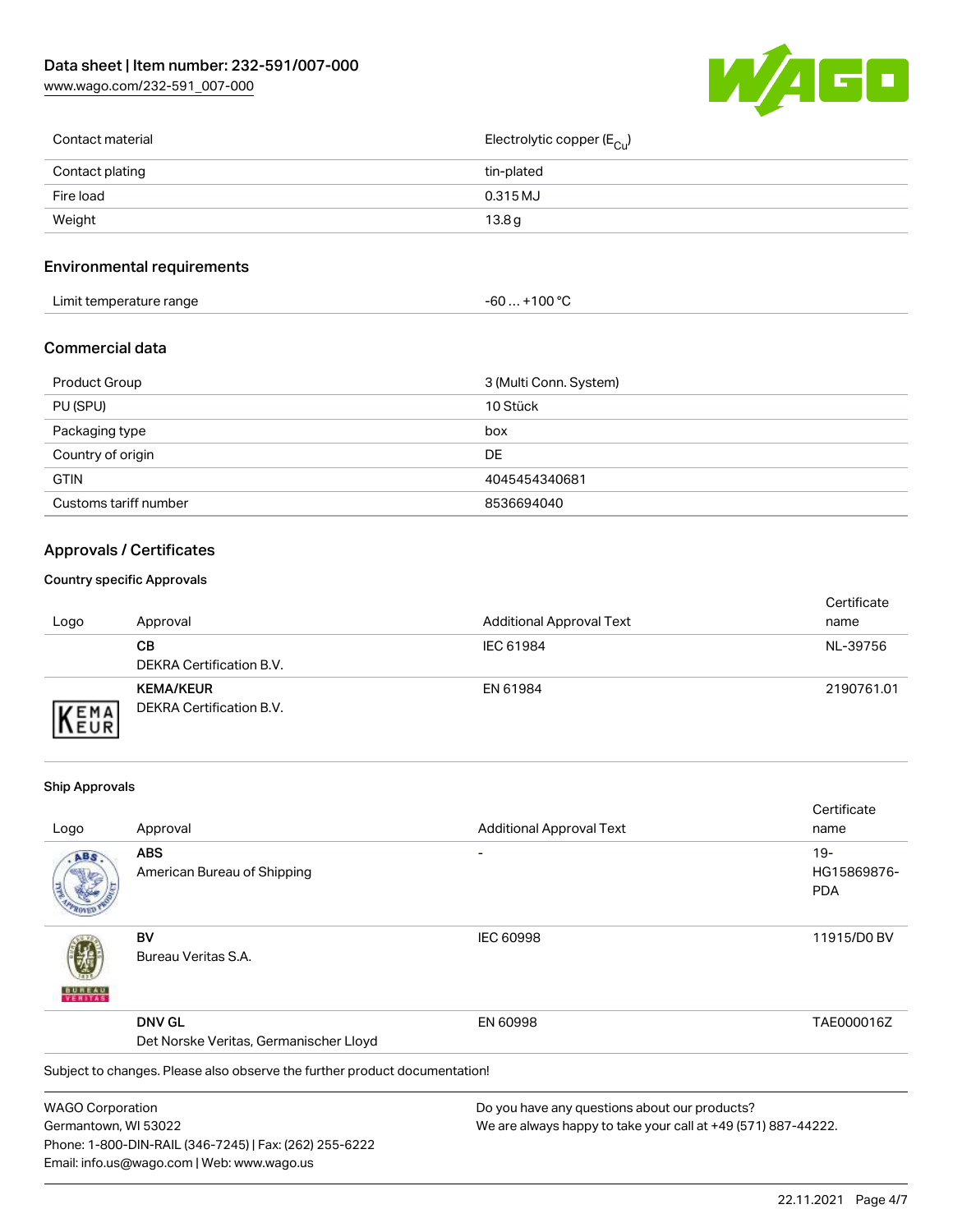

#### UL-Approvals

| Logo | Approval                                    | <b>Additional Approval Text</b> | Certificate<br>name |
|------|---------------------------------------------|---------------------------------|---------------------|
| Я.   | <b>UR</b><br>Underwriters Laboratories Inc. | <b>UL 1977</b>                  | E45171              |
| 9.   | <b>UR</b><br>Underwriters Laboratories Inc. | <b>UL 1059</b>                  | E45172              |

#### Counterpart



| ltem no.231-711/026-000                                                                                               | www.wago.com/231-711/026- |  |
|-----------------------------------------------------------------------------------------------------------------------|---------------------------|--|
| 1-conductor female connector; CAGE CLAMP®; 2.5 mm <sup>2</sup> ; Pin spacing 7.62 mm; 11-pole; 2,50 mm <sup>2</sup> ; | 000                       |  |
| orange                                                                                                                |                           |  |

#### Optional accessories

#### Codi

| Coding               |                                                                                                                                             |                      |
|----------------------|---------------------------------------------------------------------------------------------------------------------------------------------|----------------------|
| Coding               |                                                                                                                                             |                      |
|                      | Item no.: 231-130<br>Coding key; snap-on type; light gray                                                                                   | www.wago.com/231-130 |
| <b>Carrier rail</b>  |                                                                                                                                             |                      |
| Mounting accessories |                                                                                                                                             |                      |
|                      | Item no.: 210-197<br>Steel carrier rail; 35 x 15 mm; 1.5 mm thick; 2 m long; slotted; similar to EN 60715; silver-colored                   | www.wago.com/210-197 |
|                      | Item no.: 210-198<br>Copper carrier rail; 35 x 15 mm; 2.3 mm thick; 2 m long; unslotted; according to EN 60715; copper-<br>colored          | www.wago.com/210-198 |
|                      | Item no.: 210-504<br>Steel carrier rail; 35 x 7.5 mm; 1 mm thick; 2 m long; slotted; galvanized; according to EN 60715; silver-<br>colored  | www.wago.com/210-504 |
|                      | Item no.: 210-505<br>Steel carrier rail; 35 x 7.5 mm; 1 mm thick; 2 m long; unslotted; galvanized; according to EN 60715;<br>silver-colored | www.wago.com/210-505 |
|                      | Item no.: 210-506<br>Steel carrier rail; 35 x 15 mm; 1.5 mm thick; 2 m long; unslotted; galvanized; similar to EN 60715; silver-<br>colored | www.wago.com/210-506 |



Item no.: 210-508

Subject to changes. Please also observe the further product documentation!

| <b>WAGO Corporation</b>                                | Do you have any questions about our products?                 |
|--------------------------------------------------------|---------------------------------------------------------------|
| Germantown, WI 53022                                   | We are always happy to take your call at +49 (571) 887-44222. |
| Phone: 1-800-DIN-RAIL (346-7245)   Fax: (262) 255-6222 |                                                               |
| Email: info.us@wago.com   Web: www.wago.us             |                                                               |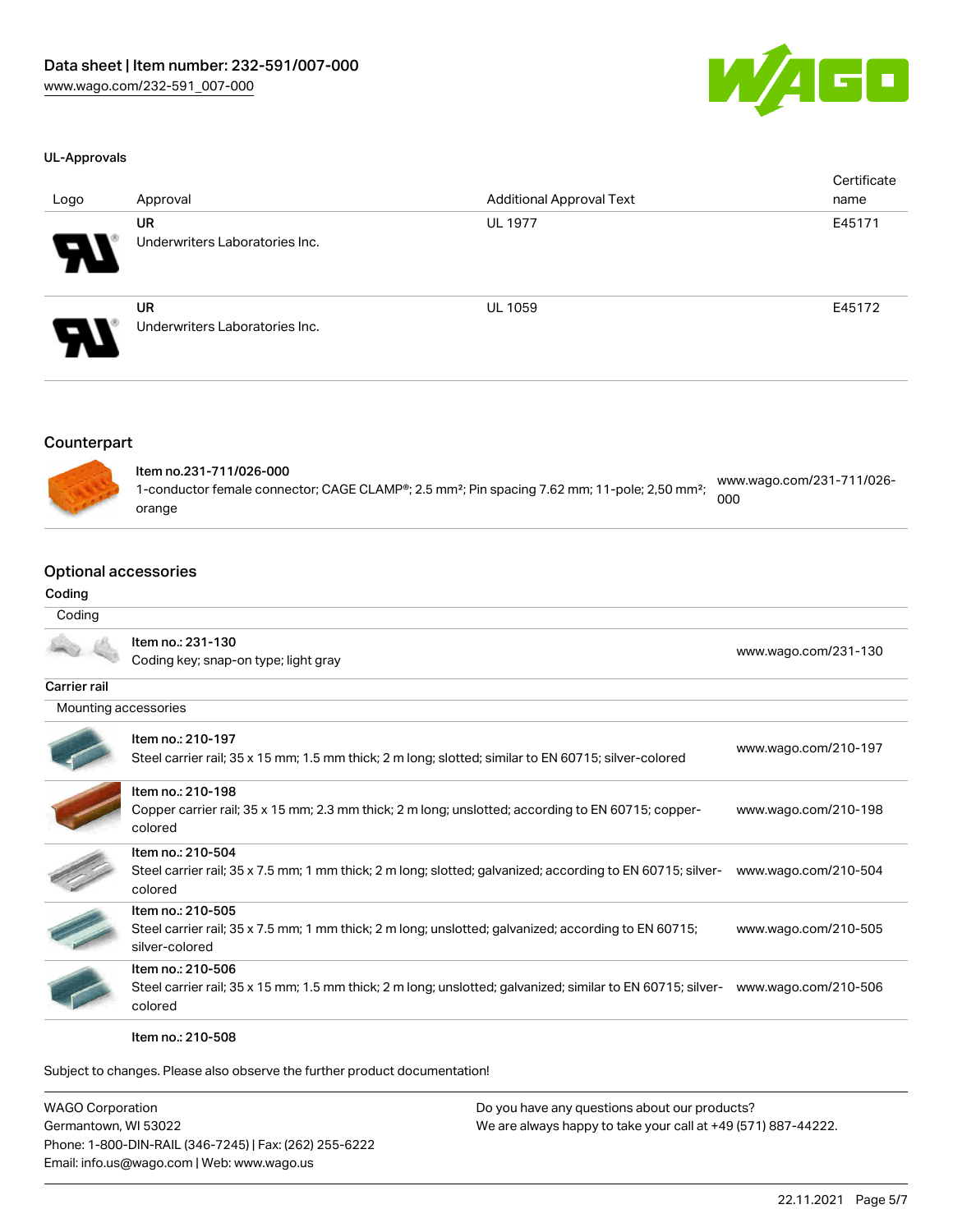# Data sheet | Item number: 232-591/007-000

[www.wago.com/232-591\\_007-000](http://www.wago.com/232-591_007-000)



| ۱ |
|---|
|   |
|   |

Steel carrier rail; 35 x 15 mm; 1.5 mm thick; 2 m long; slotted; galvanized; similar to EN 60715; silvercolored [www.wago.com/210-508](http://www.wago.com/210-508)

| Item no.: 210-113<br>Steel carrier rail; 35 x 7.5 mm; 1 mm thick; 2 m long; unslotted; according to EN 60715; silver-colored                                          | www.wago.com/210-113 |  |
|-----------------------------------------------------------------------------------------------------------------------------------------------------------------------|----------------------|--|
| Item no.: 210-118<br>Steel carrier rail; 35 x 15 mm; 2.3 mm thick; 2 m long; unslotted; according to EN 60715; silver-colored                                         | www.wago.com/210-118 |  |
| Item no.: 210-112<br>Steel carrier rail; 35 x 7.5 mm; 1 mm thick; 2 m long; slotted; according to EN 60715; "Hole width 25 mm; www.wago.com/210-112<br>silver-colored |                      |  |
| Item no.: 210-114<br>Steel carrier rail; 35 x 15 mm; 1.5 mm thick; 2 m long; unslotted; similar to EN 60715; silver-colored                                           | www.wago.com/210-114 |  |
| Item no.: 210-115<br>Steel carrier rail; 35 x 7.5 mm; 1 mm thick; 2 m long; slotted; according to EN 60715; "Hole width 18 mm; www.wago.com/210-115<br>silver-colored |                      |  |
| Item no.: 210-196<br>Aluminum carrier rail; 35 x 8.2 mm; 1.6 mm thick; 2 m long; unslotted; similar to EN 60715; silver-colored                                       | www.wago.com/210-196 |  |

## Downloads Documentation

| <b>Additional Information</b>                                                 |            |               |          |
|-------------------------------------------------------------------------------|------------|---------------|----------|
| Technical explanations                                                        | 2019 Apr 3 | pdf<br>2.0 MB | Download |
|                                                                               |            |               |          |
| <b>CAD files</b>                                                              |            |               |          |
| <b>CAE data</b>                                                               |            |               |          |
| EPLAN Data Portal 232-591/007-000                                             |            | <b>URL</b>    | Download |
| EPLAN Data Portal 232-591/007-000                                             |            | <b>URL</b>    | Download |
| <b>Environmental Product Compliance</b>                                       |            |               |          |
| <b>Compliance Search</b>                                                      |            |               |          |
| Environmental Product Compliance 232-591/007-000                              |            | <b>URL</b>    | Download |
| Double pin header; DIN-35 rail mounting; 11-pole; Pin spacing 7.62 mm; orange |            |               |          |
|                                                                               |            |               |          |
| Subject to changes. Please also observe the further product documentation!    |            |               |          |

WAGO Corporation Germantown, WI 53022 Phone: 1-800-DIN-RAIL (346-7245) | Fax: (262) 255-6222 Email: info.us@wago.com | Web: www.wago.us Do you have any questions about our products? We are always happy to take your call at +49 (571) 887-44222.